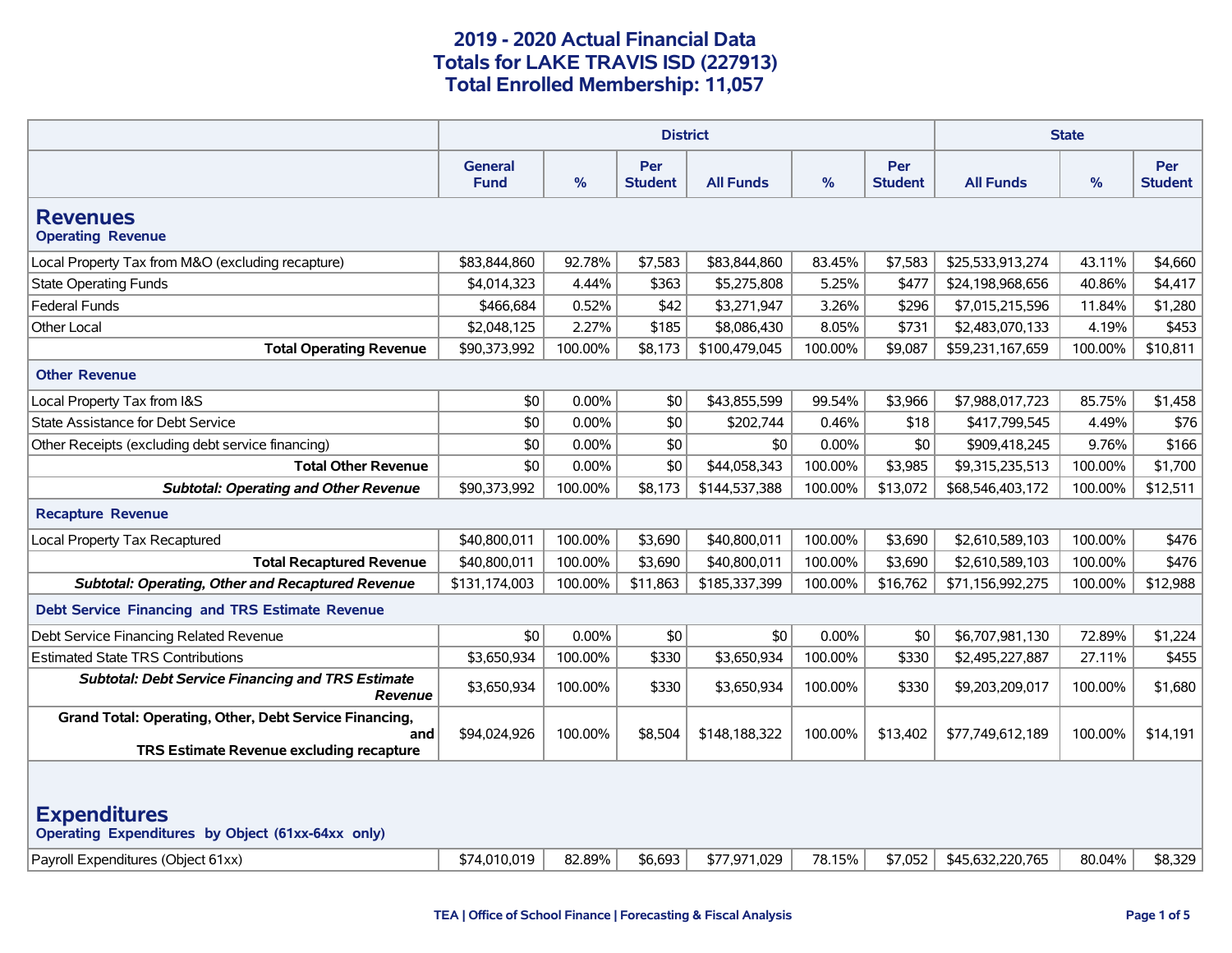|                                                                                    |                               |         |                       | <b>State</b>     |         |                              |                  |         |                              |
|------------------------------------------------------------------------------------|-------------------------------|---------|-----------------------|------------------|---------|------------------------------|------------------|---------|------------------------------|
|                                                                                    | <b>General</b><br><b>Fund</b> | $\%$    | Per<br><b>Student</b> | <b>All Funds</b> | %       | <b>Per</b><br><b>Student</b> | <b>All Funds</b> | %       | <b>Per</b><br><b>Student</b> |
| Professional & Contracted Services (Object 62xx)                                   | \$9,820,607                   | 11.00%  | \$888                 | \$10,191,748     | 10.21%  | \$922                        | \$5,127,350,907  | 8.99%   | \$936                        |
| Supplies & Materials (Object 63xx)                                                 | \$4,163,683                   | 4.66%   | \$377                 | \$9,983,628      | 10.01%  | \$903                        | \$4,914,857,654  | 8.62%   | \$897                        |
| Other Operating Expenditures (Object 64xx)                                         | \$1,289,053                   | 1.44%   | \$117                 | \$1,630,377      | 1.63%   | \$147                        | \$1,339,390,963  | 2.35%   | \$244                        |
| <b>Total Operating Expenditures by Object</b>                                      | \$89,283,362                  | 100.00% | \$8,075               | \$99,776,782     | 100.00% | \$9,024                      | \$57,013,820,289 | 100.00% | \$10,406                     |
| Non-Operating Expenditures by Object                                               |                               |         |                       |                  |         |                              |                  |         |                              |
| Debt Services(Object 65xx)                                                         | \$0                           | 0.00%   | \$0                   | \$43,657,640     | 46.83%  | \$3,948                      | \$9,524,076,242  | 47.61%  | \$1,738                      |
| Capital Outlay (Object 66xx)                                                       | \$0                           | 0.00%   | \$0                   | \$49,560,074     | 53.17%  | \$4,482                      | \$10,481,863,702 | 52.39%  | \$1,913                      |
| <b>Total Non-Operating Expenditures by Object</b>                                  | \$0                           | 0.00%   | \$0                   | \$93,217,714     | 100.00% | \$8,431                      | \$20,005,939,944 | 100.00% | \$3,651                      |
| <b>Grand Total: Operating and Non-Operating Expenditures</b><br>by Object          | \$89,283,362                  | 100.00% | \$8,075               | \$192,994,496    | 100.00% | \$17,455                     | \$77,019,760,233 | 100.00% | \$14,058                     |
| Operating Expenditures by Function (61xx-64xx only)<br>Instruction(Function 11,95) | \$52,839,077                  | 59.18%  | \$4,779               | \$57,218,867     | 57.35%  | \$5,175                      | \$32,482,839,029 | 56.97%  | \$5,929                      |
| Instructional Resources & Media Services (Function 12)                             | \$878,315                     | 0.98%   | \$79                  | \$878,315        | 0.88%   | \$79                         | \$620,523,428    | 1.09%   | \$113                        |
| Curriculum & Staff Development (Function 13)                                       | \$853,319                     | 0.96%   | \$77                  | \$937,224        | 0.94%   | \$85                         | \$1,283,086,493  | 2.25%   | \$234                        |
| Instructional Leadership (Function 21)                                             | \$1,623,010                   | 1.82%   | \$147                 | \$1,623,010      | 1.63%   | \$147                        | \$945,108,506    | 1.66%   | \$173                        |
| School Leadership (Function 23)                                                    | \$4,236,558                   | 4.75%   | \$383                 | \$4,236,558      | 4.25%   | \$383                        | \$3,397,560,197  | 5.96%   | \$620                        |
| Guidance Counseling Services (Function 31)                                         | \$3,823,088                   | 4.28%   | \$346                 | \$4,350,516      | 4.36%   | \$393                        | \$2,204,295,228  | 3.87%   | \$402                        |
| Social Work Services (Function 32)                                                 | \$68,201                      | 0.08%   | \$6                   | \$68,201         | 0.07%   | \$6                          | \$173,240,994    | 0.30%   | \$32                         |
| Health Services (Function 33)                                                      | \$847,049                     | 0.95%   | \$77                  | \$847,049        | 0.85%   | \$77                         | \$608,875,388    | 1.07%   | \$111                        |
| Transportation (Function 34)                                                       | \$4,468,531                   | 5.00%   | \$404                 | \$4,504,568      | 4.51%   | \$407                        | \$1,625,400,170  | 2.85%   | \$297                        |
| Food Services (Function 35)                                                        | \$96,537                      | 0.11%   | \$9                   | \$4,641,131      | 4.65%   | \$420                        | \$2,839,750,491  | 4.98%   | \$518                        |
| Extracurricular (Function 36)                                                      | \$2,279,609                   | 2.55%   | \$206                 | \$3,153,432      | 3.16%   | \$285                        | \$1,574,298,616  | 2.76%   | \$287                        |
| General Administration (Function 41,92)                                            | \$4,013,859                   | 4.50%   | \$363                 | \$4,013,859      | 4.02%   | \$363                        | \$1,833,390,327  | 3.22%   | \$335                        |
| Facilities Maintenance & Operations (Function 51)                                  | \$10,190,990                  | 11.41%  | \$922                 | \$10,190,990     | 10.21%  | \$922                        | \$5,475,939,693  | 9.60%   | \$999                        |
| Security & Monitoring Services (Function 52)                                       | \$467,855                     | 0.52%   | \$42                  | \$467,855        | 0.47%   | \$42                         | \$621,397,805    | 1.09%   | \$113                        |
| Data Processing Services (Function 53)                                             | \$2,255,567                   | 2.53%   | \$204                 | \$2,255,567      | 2.26%   | \$204                        | \$1,049,981,008  | 1.84%   | \$192                        |
| Community Services (Function 61)                                                   | \$341,797                     | 0.38%   | \$31                  | \$389,640        | 0.39%   | \$35                         | \$278,132,916    | 0.49%   | \$51                         |
| <b>Total Operating Expenditures by Function</b>                                    | \$89,283,362                  | 100.00% | \$8,075               | \$99,776,782     | 100.00% | \$9,024                      | \$57,013,820,289 | 100.00% | \$10,406                     |
| Non-Operating Expenditures by Function                                             |                               |         |                       |                  |         |                              |                  |         |                              |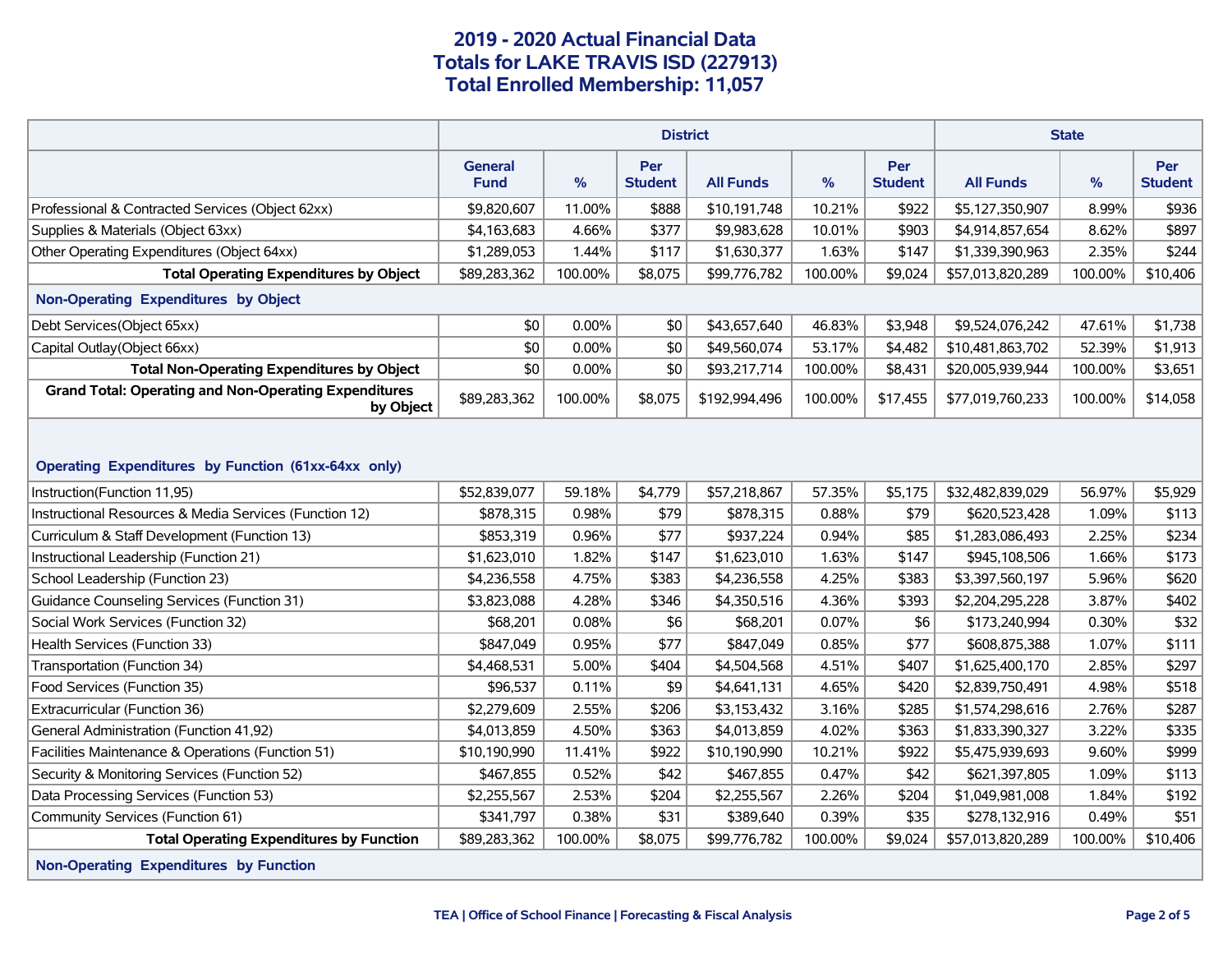|                                                                                                 |                        |          | <b>State</b>          |                  |          |                       |                  |         |                              |  |
|-------------------------------------------------------------------------------------------------|------------------------|----------|-----------------------|------------------|----------|-----------------------|------------------|---------|------------------------------|--|
|                                                                                                 | General<br><b>Fund</b> | $\%$     | Per<br><b>Student</b> | <b>All Funds</b> | %        | Per<br><b>Student</b> | <b>All Funds</b> | %       | <b>Per</b><br><b>Student</b> |  |
| Non-Operating Expenditures by Function (1x-9x) (65xx)                                           | \$0                    | $0.00\%$ | \$0                   | \$43,657,640     | 46.83%   | \$3,948               | \$9,524,076,242  | 47.61%  | \$1,738                      |  |
| Non-Operating Expenditures by Function (1x-9x) (66xx)                                           | \$0                    | $0.00\%$ | \$0                   | \$49,560,074     | 53.17%   | \$4,482               | \$10,481,863,702 | 52.39%  | \$1,913                      |  |
| <b>Total Non-Operating Expenditures by Function</b>                                             | \$0                    | $0.00\%$ | \$0                   | \$93,217,714     | 100.00%  | \$8,431               | \$20,005,939,944 | 100.00% | \$3,651                      |  |
| <b>Grand Total: Operating and Non-Operating Expenditures</b><br>by Function                     | \$89,283,362           | 100.00%  | \$8,075               | \$192,994,496    | 100.00%  | \$17,455              | \$77,019,760,233 | 100.00% | \$14,058                     |  |
| Operating Expenditures by Program Intent Code (PIC) (61xx-64xx only)                            |                        |          |                       |                  |          |                       |                  |         |                              |  |
| <b>Basic Educational Services (PIC 11)</b>                                                      | \$43,246,745           | 48.44%   | \$3,911               | \$45,816,769     | 45.92%   | \$4,144               | \$24,808,865,963 | 43.51%  | \$4,528                      |  |
| Gifted and Talented (PIC 21)                                                                    | \$563,723              | 0.63%    | \$51                  | \$563,723        | 0.56%    | \$51                  | \$407,970,018    | 0.72%   | \$74                         |  |
| Career and Technical (PIC 22)                                                                   | \$3,142,425            | 3.52%    | \$284                 | \$3,192,500      | 3.20%    | \$289                 | \$1,848,729,587  | 3.24%   | \$337                        |  |
| Students with Disabilities (PICs 23,33)                                                         | \$14,471,969           | 16.21%   | \$1,309               | \$16,269,188     | 16.31%   | \$1,471               | \$7,124,984,870  | 12.50%  | \$1,300                      |  |
| State Compensatory Education (PICs 24, 26, 28, 29, 30, 34)                                      | \$760,197              | 0.85%    | \$69                  | \$1,154,685      | 1.16%    | \$104                 | \$4,961,252,070  | 8.70%   | \$906                        |  |
| Bilingual (PICs 25,35)                                                                          | \$1,609,351            | 1.80%    | \$146                 | \$1,643,661      | 1.65%    | \$149                 | \$666,494,835    | 1.17%   | \$122                        |  |
| High School Allotment (PIC 31)                                                                  | \$0                    | $0.00\%$ | \$0                   | \$0              | 0.00%    | \$0                   | \$198,008,871    | 0.35%   | \$36                         |  |
| PreKindergarten (PIC 32)                                                                        | \$0                    | $0.00\%$ | \$0                   | \$0              | $0.00\%$ | \$0                   | \$556,180,368    | 0.98%   | \$102                        |  |
| Early Education Allotment (PIC 36)                                                              | \$1,270,159            | 1.42%    | \$115                 | \$1,270,159      | 1.27%    | \$115                 | \$817,733,874    | 1.66%   | \$149                        |  |
| Dyslexia or Related Disorder Services (PIC 37)                                                  | \$434,235              | 0.49%    | \$39                  | \$434,235        | 0.44%    | \$39                  | \$247,840,811    | 0.50%   | \$45                         |  |
| College, Career, and Military Readiness (CCMR) (PIC 38)                                         | \$509,858              | 0.57%    | \$46                  | \$509,858        | 0.51%    | \$46                  | \$225,233,881    | 0.46%   | \$41                         |  |
| Athletics/Related Activities (PIC 91)                                                           | \$1,840,370            | 2.06%    | \$166                 | \$2,710,613      | 2.72%    | \$245                 | \$1,079,705,932  | 1.89%   | \$197                        |  |
| Un-Allocated (PIC 99)                                                                           | \$21,434,330           | 24.01%   | \$1,939               | \$26,211,391     | 26.27%   | \$2,371               | \$14,070,819,209 | 24.68%  | \$2,568                      |  |
| <b>Total Operating Expenditures by Program Intent Code</b><br>(PIC)                             | \$89,283,362           | 100.00%  | \$8,075               | \$99,776,782     | 100.00%  | \$9,024               | \$57,013,820,289 | 100.00% | \$10,406                     |  |
| Non-Operating Expenditures by PIC                                                               |                        |          |                       |                  |          |                       |                  |         |                              |  |
| Non-Operating Expenditures by PIC (1x-9x) (65xx)                                                | \$0                    | $0.00\%$ | \$0                   | \$43,657,640     | 46.83%   | \$3,948               | \$9,524,076,242  | 47.61%  | \$1,738                      |  |
| Non-Operating Expenditures by PIC (1x-9x) (66xx)                                                | \$0                    | 0.00%    | \$0                   | \$49,560,074     | 53.17%   | \$4,482               | \$10,481,863,702 | 52.39%  | \$1,913                      |  |
| <b>Total Non-Operating Expenditures by</b><br><b>Program Intent Code (PIC)</b>                  | \$0                    | $0.00\%$ | \$0                   | \$93,217,714     | 100.00%  | \$8,431               | \$20,005,939,944 | 100.00% | \$3,651                      |  |
| <b>Grand Total: Operating and Non-Operating Expenditures</b><br>by<br>Program Intent Code (PIC) | \$89,283,362           | 100.00%  | \$8,075               | \$192,994,496    | 100.00%  | \$17,455              | \$77,019,760,233 | 100.00% | \$14,058                     |  |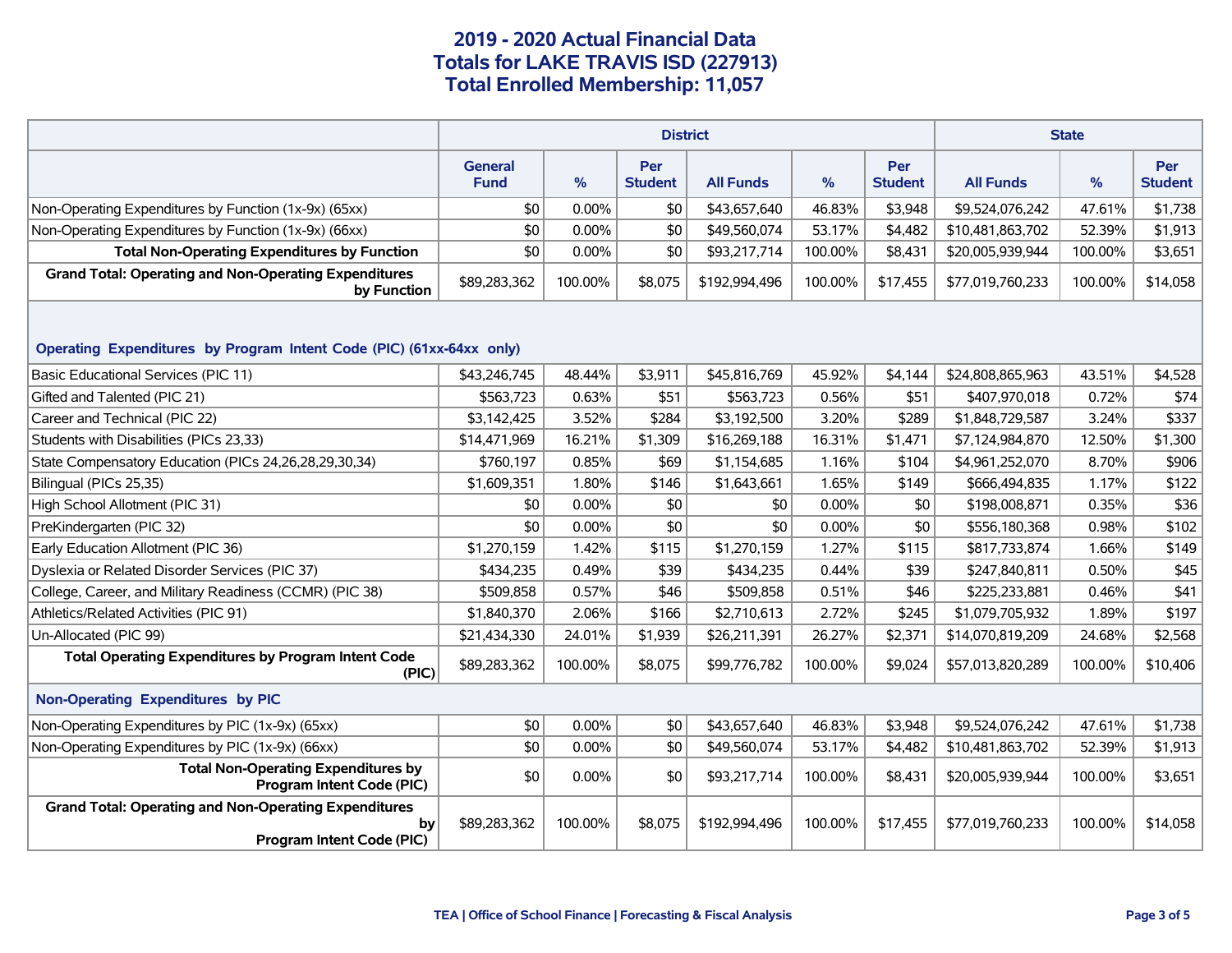|                                                                                          |                               | <b>State</b> |                       |                  |               |                       |                  |         |                       |
|------------------------------------------------------------------------------------------|-------------------------------|--------------|-----------------------|------------------|---------------|-----------------------|------------------|---------|-----------------------|
|                                                                                          | <b>General</b><br><b>Fund</b> | %            | Per<br><b>Student</b> | <b>All Funds</b> | $\frac{9}{6}$ | Per<br><b>Student</b> | <b>All Funds</b> | %       | Per<br><b>Student</b> |
| <b>Disbursements</b><br><b>Total Disbursements</b>                                       |                               |              |                       |                  |               |                       |                  |         |                       |
| <b>Operating Expenditures</b>                                                            | \$89,283,362                  | 68.36%       | \$8,075               | \$99,776,782     | 42.58%        | \$9,024               | \$57,013,820,289 | 70.09%  | \$10,406              |
| Recapture                                                                                | \$40,800,011                  | 31.20%       | \$3,690               | \$40,800,011     | 17.40%        | \$3,690               | \$2,610,589,103  | 3.21%   | \$476                 |
| <b>Total Other Uses</b>                                                                  | \$0                           | 0.00%        | \$0                   | \$0              | 0.00%         | \$0                   | \$1,065,828,545  | 1.31%   | \$195                 |
| Intergovernmental Charge                                                                 | \$516,885                     | 0.40%        | \$47                  | \$516,885        | 0.22%         | \$47                  | \$647,236,702    | 0.80%   | \$118                 |
| Debt Service (Object 6500)                                                               | \$0                           | 0.00%        | \$0                   | \$43,657,640     | 18.63%        | \$3,948               | \$9,524,076,242  | 11.71%  | \$1,738               |
| Capital Projects (Object 6600)                                                           | \$0                           | $0.00\%$     | \$0                   | \$49,560,074     | 21.15%        | \$4,482               | \$10,481,863,702 | 12.89%  | \$1,913               |
| <b>Total Disbursements</b>                                                               | \$130,600,258                 | 100.00%      | \$11,812              | \$234,311,392    | 100.00%       | \$21,191              | \$81,343,414,583 | 100.00% | \$14,847              |
| <b>Tax Rates</b><br>2019 - 2020 (current tax year) Tax Rates<br>Maintenance & Operations |                               |              |                       | 0.9900           |               |                       | 1.0164           |         |                       |
| Interest & Sinking                                                                       |                               |              |                       | 0.3475           |               |                       | 0.2221           |         |                       |
| <b>Total Tax Rate</b>                                                                    |                               |              |                       | 1.3375           |               |                       | 1.2384           |         |                       |
| <b>Fund Balance**</b><br><b>Fund Balance</b>                                             |                               |              |                       |                  |               |                       |                  |         |                       |
| Nonspendable Fund Balance                                                                | \$38,142                      |              | \$3                   | \$38,142         |               | \$3                   | \$616,400,402    |         | \$120                 |
| <b>Restricted Fund Balance</b>                                                           | \$0                           |              | \$0                   | \$68,599,169     |               | \$6,204               | \$19,313,845,455 |         | \$3,756               |
| <b>Committed Fund Balance</b>                                                            | \$460,234                     |              | \$42                  | \$1,416,503      |               | \$128                 | \$3,524,709,206  |         | \$685                 |
| Assigned Fund Balance                                                                    | \$1,800,000                   |              | \$163                 | \$2,371,780      |               | \$215                 | \$3,414,948,929  |         | \$664                 |
| Unassigned Fund Balance                                                                  | \$41,966,096                  |              | \$3,795               | \$41,966,096     |               | \$3,795               | \$15,296,929,974 |         | \$2,975               |
| <b>Total Fund Balance**</b>                                                              | \$44,264,472                  |              | \$4,003               | \$114,391,690    |               | \$10,346              | \$42,166,833,966 |         | \$8,200               |
| <b>Fund Balance Reconciliation</b>                                                       |                               |              |                       |                  |               |                       |                  |         |                       |
| 2018-2019 Total Fund Balance (Previous Year)                                             | \$40,066,053                  |              | \$3,746               | \$161,855,406    |               | \$15,134              | \$39,112,172,860 |         | \$7,670               |
| 2019-2020 Excess (Deficiency) Operating Expenditures                                     | \$4,198,419                   |              | \$380                 | \$-54,963,716    |               | $$-4,971$             | \$-8,388,390,544 |         | $$-1,631$             |
| 2019-2020 Excess (Deficiency) Non-Operating Expenditures                                 | \$0                           |              | \$0                   | \$7,500,000      |               | \$678                 | \$11,239,274,781 |         | \$2,186               |
|                                                                                          |                               |              |                       |                  |               |                       |                  |         |                       |